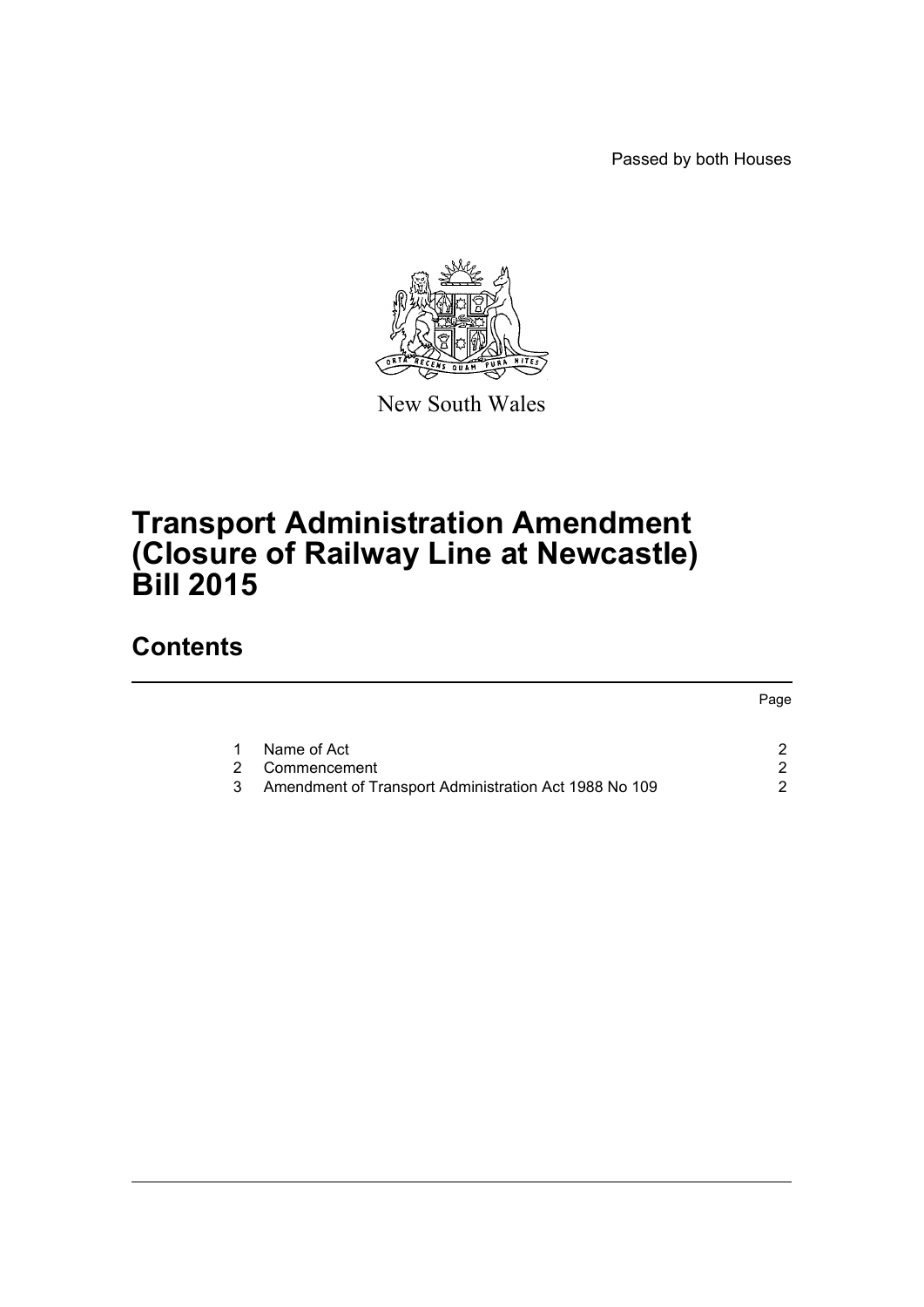*I certify that this public bill, which originated in the Legislative Assembly, has finally passed the Legislative Council and the Legislative Assembly of New South Wales.*

> *Clerk of the Legislative Assembly. Legislative Assembly, Sydney,* , 2015



New South Wales

# **Transport Administration Amendment (Closure of Railway Line at Newcastle) Bill 2015**

Act No , 2015

An Act to amend the *Transport Administration Act 1988* to authorise the closure of the railway line from Wickham to Newcastle.

*I have examined this bill and find it to correspond in all respects with the bill as finally passed by both Houses.*

*Assistant Speaker of the Legislative Assembly.*